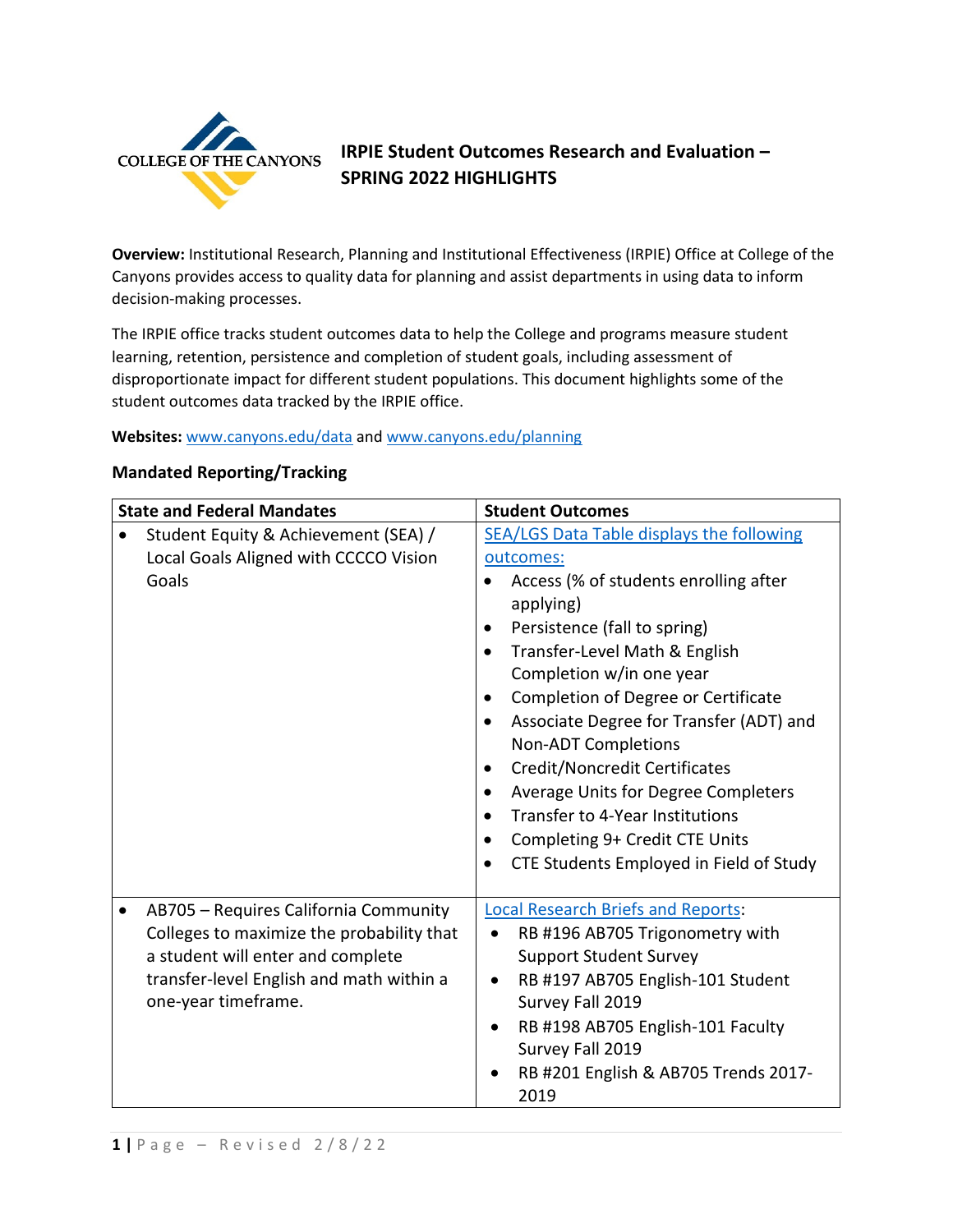| <b>State and Federal Mandates</b>                                               | <b>Student Outcomes</b>                                                                                                                                                                                                                                                                                                                                                                                                   |
|---------------------------------------------------------------------------------|---------------------------------------------------------------------------------------------------------------------------------------------------------------------------------------------------------------------------------------------------------------------------------------------------------------------------------------------------------------------------------------------------------------------------|
|                                                                                 | RB #202 Math & English Completion with<br>AB705 2019 (Fall Terms)<br>RB #213 Assessment Levels for Students<br>in Level 1 Transfer Math Courses Fall<br>2020<br>Report #328 AB705 Liberal Arts Math<br>Survey 2019<br>Report #329 AB705 Impact on<br><b>Mathematics Fall 2019</b><br>RB #225 Math & English Completion<br>AB705 Fall 2020 Update<br>Impact of AB705 on Math & English<br>(prepared for external requests) |
| AB1805 - Placement Reporting                                                    | Access to Transfer-Level Courses: CCCCO<br><b>AB1805 Math, English and ESL Placement</b>                                                                                                                                                                                                                                                                                                                                  |
| <b>Student Success Metrics Cohort View</b><br>$\bullet$<br>(CCCCO)              | 3-yr, 4-yr, 6-yr first-time cohorts<br>Completed Transfer-level Math and<br>Engl in selected time frame<br>Number of semester units completed<br>Term to Term retention<br>Earned an award (degree/certificate)<br>Transfer to 4-year institutions<br>$\bullet$                                                                                                                                                           |
| Integrated Postsecondary Education Data<br>System (IPEDS) - Student Survey Data | Annual Completions by demographics<br>٠<br><b>Graduation Rates for First-Time</b><br><b>Student Cohorts by Demographics</b><br>(150% and 200% time)<br>Completions by Cohorts - Financial<br>Aid Recipients Compared to Non-<br><b>Financial Aid Recipients</b><br><b>Fall enrollment</b><br>12-month enrollment                                                                                                          |
| <b>Student Centered Funding Formula (SCFF)</b>                                  | Supplemental<br><b>Pell Grant Recipients</b><br>$\circ$<br><b>Promise Grant Recipients</b><br>$\circ$<br>AB540 Students<br>$\circ$<br>Outcomes<br><b>Associate Degree for Transfer</b><br>$\circ$                                                                                                                                                                                                                         |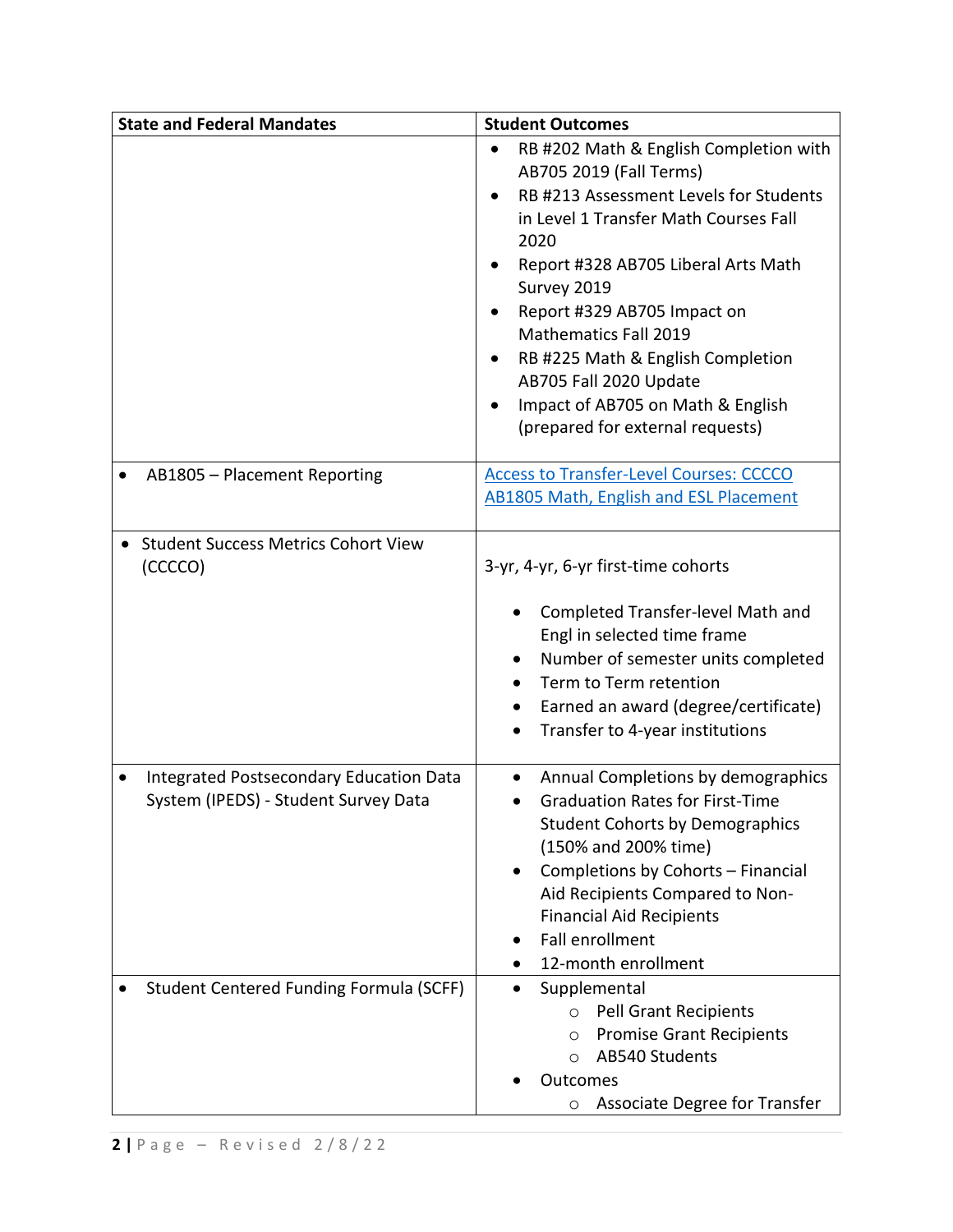| <b>State and Federal Mandates</b>                                  | <b>Student Outcomes</b>                                                                                                                                                                                                                                                                                                                                                                                                                                                                                                                                                     |
|--------------------------------------------------------------------|-----------------------------------------------------------------------------------------------------------------------------------------------------------------------------------------------------------------------------------------------------------------------------------------------------------------------------------------------------------------------------------------------------------------------------------------------------------------------------------------------------------------------------------------------------------------------------|
|                                                                    | <b>Associate Degrees</b><br>$\circ$<br><b>Credit Certificates</b><br>$\bigcirc$<br>Transfer-Level Math and<br>$\cap$<br><b>English Completion</b><br>Completion of 9+ CTE Units<br>$\circ$<br>$\circ$ Transfer to 4-year institutions<br><b>Students Earning Regional</b><br>$\circ$<br>Living Wage                                                                                                                                                                                                                                                                         |
| <b>Accrediting Commission for Community</b><br>and Junior Colleges | Annual student headcount<br>$\bullet$<br>Overall<br>$\Omega$<br><b>Distance Education</b><br>$\bigcirc$<br>Correspondence<br>$\circ$<br>Graduation Rate per U.S. Education<br>Department College Scorecard<br><b>Institution-Set Standards and Current</b><br>Performance<br>Success Rate compared to<br>$\circ$<br>Institutional-Set Standard<br><b>Certificate Completion</b><br>$\circ$<br><b>Degree Completion</b><br>$\circ$<br>Transfers to 4-Year Institutions<br>$\bigcap$<br>Licensure Exam Pass Rates (RN and<br>MLT)<br>Employment Rates for CTE (RN and<br>MLT) |

# **Other Local Student Outcome Data:**

| Data Source                            | <b>Student Outcomes</b>                             |
|----------------------------------------|-----------------------------------------------------|
| Student Data Highlights/Data on Demand | % of applicants who enroll<br>٠                     |
|                                        | % students enrolled full-time                       |
|                                        | % enrolled exclusively in noncredit<br>٠            |
|                                        | % enrolled in online courses                        |
|                                        | % students completing 15, 24, 30<br>$\bullet$       |
|                                        | degree/transfer-applicable units in 1 <sup>st</sup> |
|                                        | year                                                |
|                                        | % students successfully completing<br>$\bullet$     |
|                                        | transfer-level math/English in 1 <sup>st</sup> year |
|                                        | % students completing comprehensive<br>$\bullet$    |
|                                        | education plan by end of 1 <sup>st</sup> year       |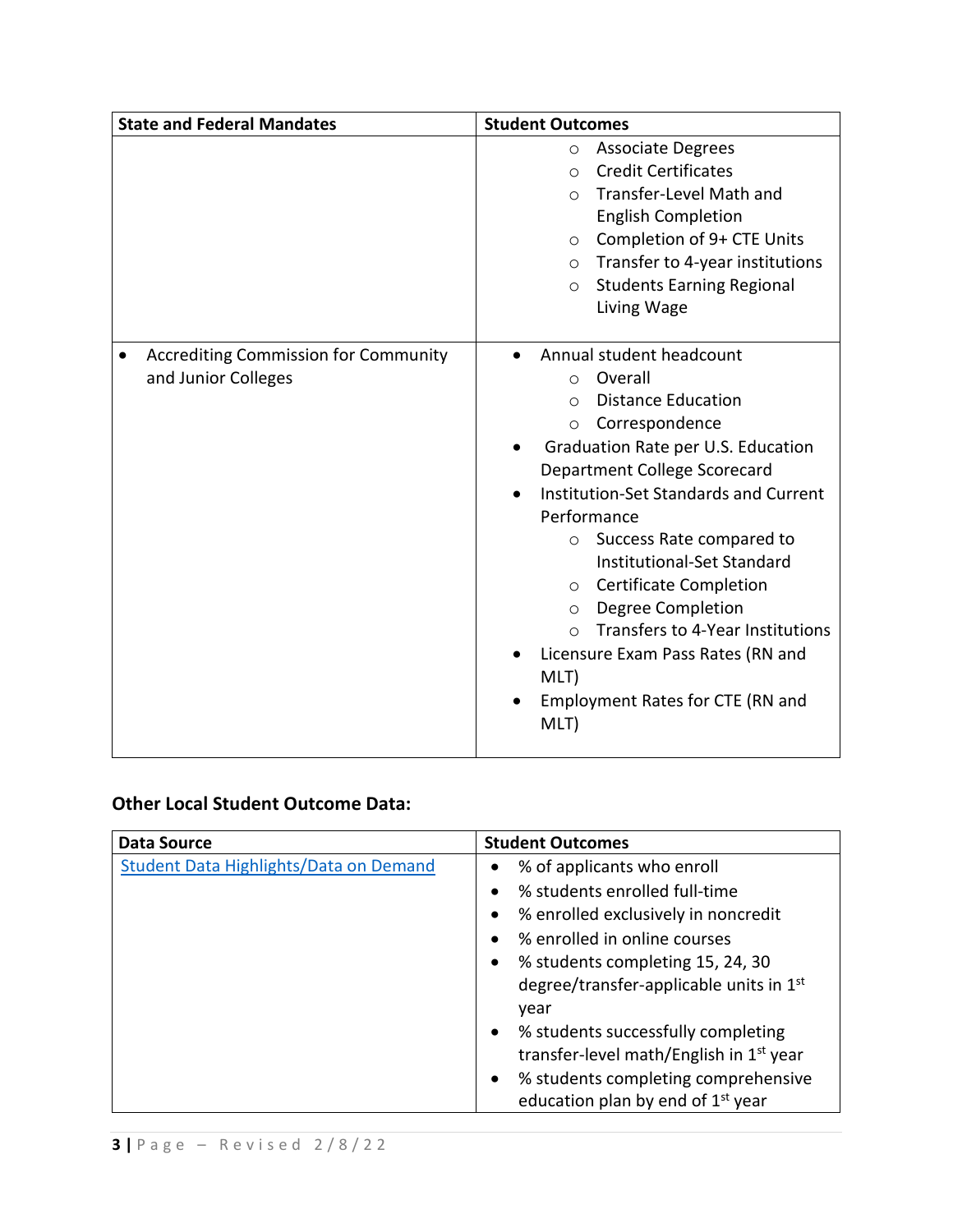| <b>Data Source</b>                 | <b>Student Outcomes</b>                                                                                                                                                                                                                                                                                                                                                                                                                                                                                                                                                                  |
|------------------------------------|------------------------------------------------------------------------------------------------------------------------------------------------------------------------------------------------------------------------------------------------------------------------------------------------------------------------------------------------------------------------------------------------------------------------------------------------------------------------------------------------------------------------------------------------------------------------------------------|
|                                    | Average number of units for Associate<br>Degree completers<br>Persistence - First time students (full vs<br>part-time)<br>Student outcomes where<br>disproportionate impact exists<br>Degree completion trend past 20 years                                                                                                                                                                                                                                                                                                                                                              |
| <b>Fact Book</b>                   | Community participation rates at COC<br>$\bullet$<br>Student use of financial aid over time<br>Last high school attended<br><b>Academic Standing</b><br>$\bullet$<br><b>Dual/Concurrent Enrollment Trends</b><br><b>Student Enrollment Patterns:</b><br>Full/Part-Time, Day/Evening, Online<br><b>Educational Goals</b><br>$\bullet$<br><b>Associate Degrees and Certificates</b><br>$\bullet$<br>Awarded (Annual Snapshot and<br>Trend)<br>Transfers to UCs and CSUs: 5-Year<br>$\bullet$<br>Trend<br>Student-Right-To-Know Rates                                                       |
| Degree Completion Trend - 10 years | RB #215 Degree Completion: 10 Year<br>$\bullet$<br>Trend 2010-11 through 2019-20                                                                                                                                                                                                                                                                                                                                                                                                                                                                                                         |
| <b>Nursing Annual Surveys</b>      | <b>End of Program Survey (assesses</b><br>$\bullet$<br>perception of preparation for working<br>as an RN, program satisfaction,<br>program strengths, suggestions for<br>improvement)<br><b>Nursing Alumni</b> (program evaluation,<br>achievement of learning outcomes,<br>degree to which program reflects<br>what happens on the job, credentials<br>obtained, professional organizations,<br>scholarly activities, continuing<br>education post RN program,<br>employment history and current job<br>salary)<br><b>Nursing Employment (current</b><br>employment status, location of |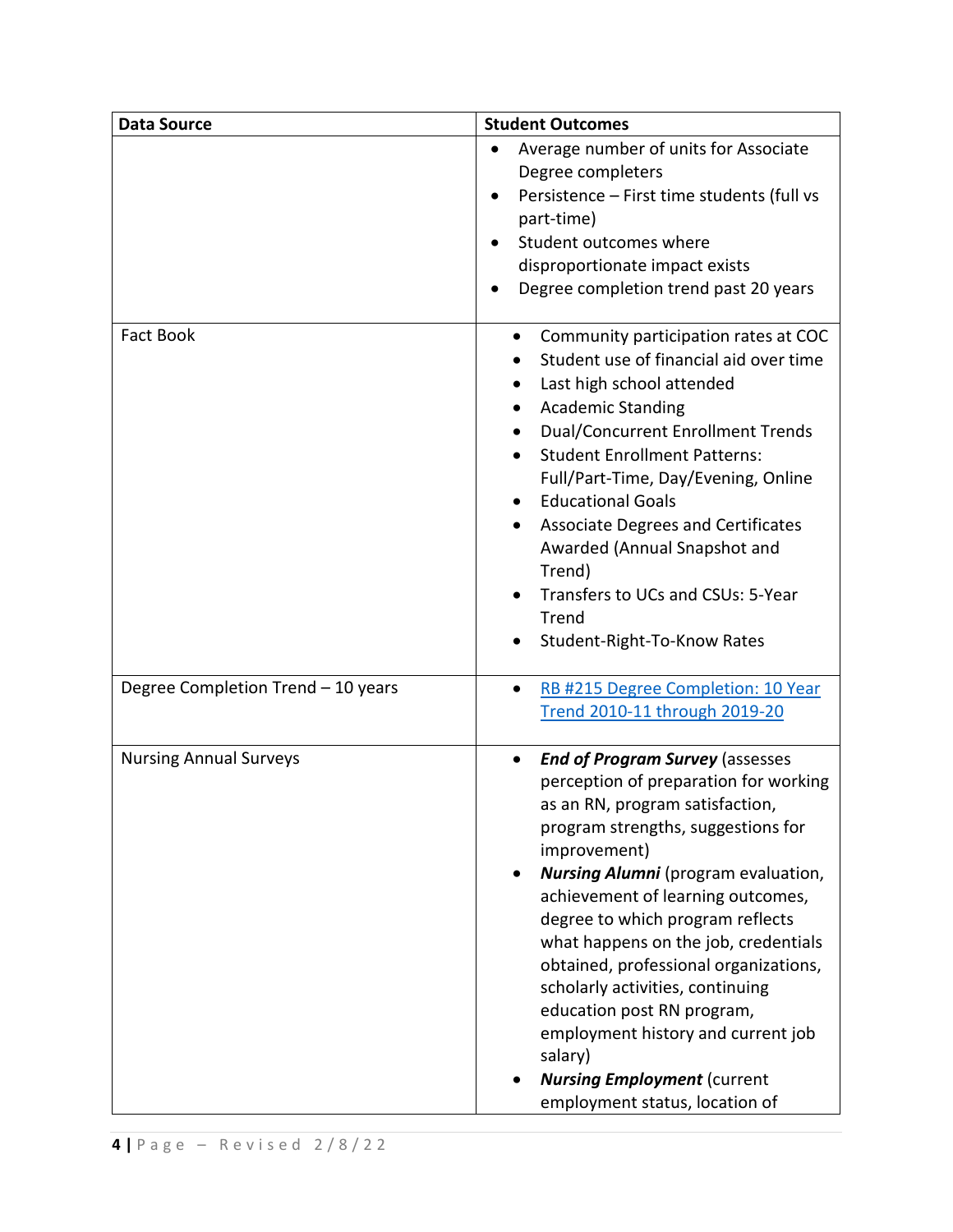| Data Source | <b>Student Outcomes</b>                                      |
|-------------|--------------------------------------------------------------|
|             | employment, hire date, name of BSN<br>program if applicable) |

## **Grant Evaluations:**

| <b>Data Source</b>     | <b>Student Outcomes</b>                                                                                                                                                                                                                                                                                                                                                                                                                             |
|------------------------|-----------------------------------------------------------------------------------------------------------------------------------------------------------------------------------------------------------------------------------------------------------------------------------------------------------------------------------------------------------------------------------------------------------------------------------------------------|
| Academy of the Canyons | <b>Retention/Success Rates AOC</b><br>$\bullet$<br>students compared to other<br>dual/concurrently enrolled students<br>and all other COC students in the<br>same classes<br>Enrollments by discipline<br><b>UC/CSU Transferable Units</b><br><b>Successfully Completed</b>                                                                                                                                                                         |
|                        | Most recent evaluation brief - Academy of<br>the Canyons Evaluation Brief #58                                                                                                                                                                                                                                                                                                                                                                       |
| <b>MESA</b>            | AIMS2 HSI STEM Grant (5-year)<br>Number of Hispanic/low-income<br>$\bullet$<br>MESA students in good academic<br>standing<br>Number of STEM degree seeking<br>students enrolled<br>Year to year Persistence rate for<br>Hispanic/low-income STEM students                                                                                                                                                                                           |
| Title V-HSI            | Rate of students completing Ed plans<br>$\bullet$<br>Number of students receiving Online<br>Counseling<br>Number of students participating in<br><b>Online Tutoring</b><br>Development of, and adoption of OER<br>content in new courses (OER)<br>Number of faculty trained in<br><b>Culturally Responsive Teaching</b><br>Number of Latinx, high school<br>students enrolling at COC<br>Percent of students receiving<br>electronic communications |